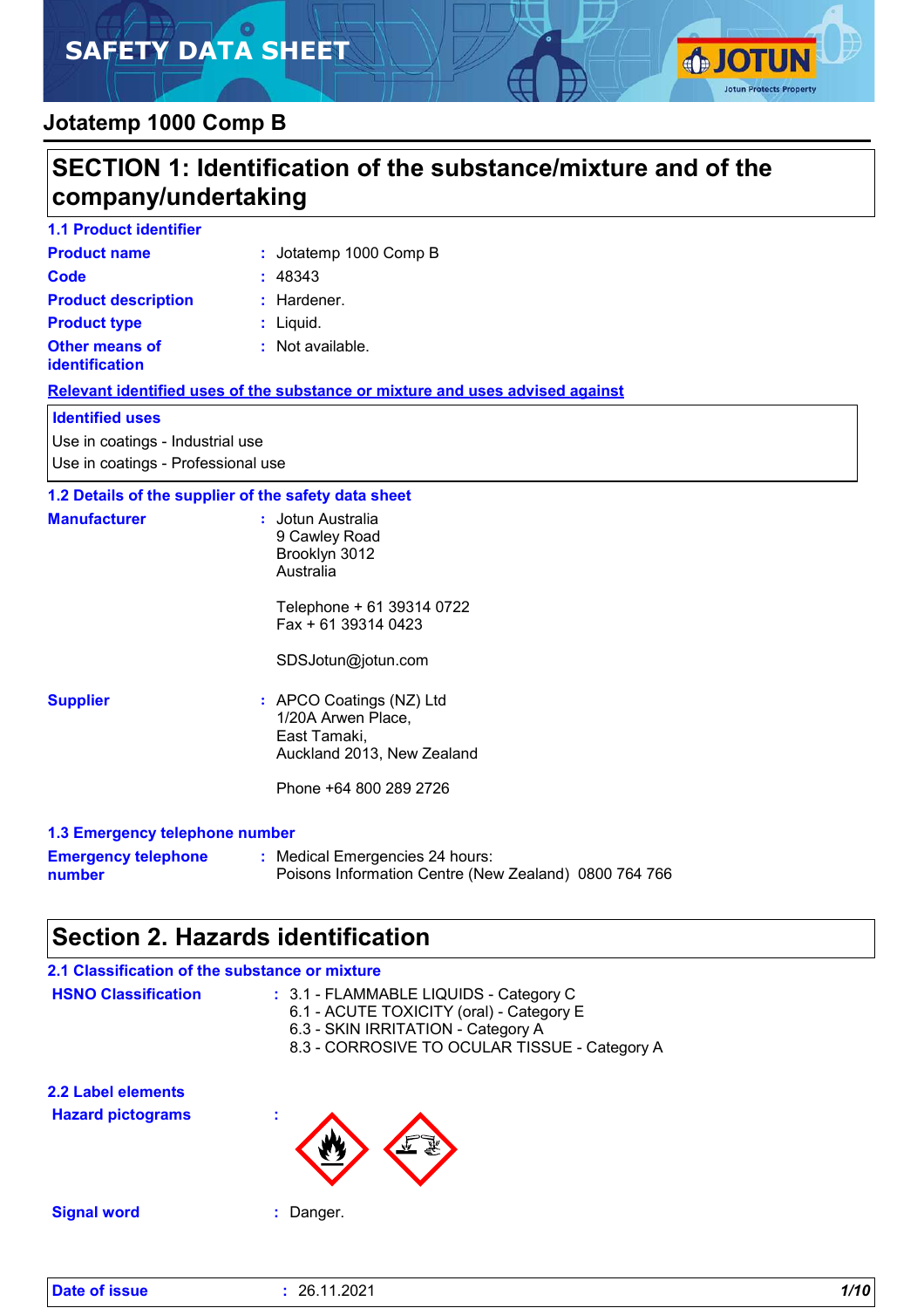## **Section 2. Hazards identification**

| <b>Hazard statements</b>                        | : Flammable liquid and vapour.<br>May be harmful if swallowed.<br>Causes skin irritation.<br>Causes serious eye damage.                                                                                                                                                                                                                                                                                                                                                    |
|-------------------------------------------------|----------------------------------------------------------------------------------------------------------------------------------------------------------------------------------------------------------------------------------------------------------------------------------------------------------------------------------------------------------------------------------------------------------------------------------------------------------------------------|
| <b>Precautionary statements</b>                 |                                                                                                                                                                                                                                                                                                                                                                                                                                                                            |
| <b>Prevention</b>                               | : Wear protective gloves. Wear eye or face protection. Keep away from ignition<br>sources such as heat/sparks/open flame. - No smoking. Use explosion-proof<br>electrical, ventilating, lighting and all material-handling equipment. Use only non-<br>sparking tools. Take precautionary measures against static discharge. Keep<br>container tightly closed. Wash thoroughly after handling.                                                                             |
| <b>Response</b>                                 | : Immediately call a POISON CENTER or doctor/physician. IF ON SKIN (or hair):<br>Remove/Take off immediately all contaminated clothing. Take off contaminated<br>clothing and wash before reuse. Rinse skin with water [or shower]. Wash with<br>plenty of soap and water. If skin irritation occurs: Get medical advice/attention. IF<br>IN EYES: Rinse cautiously with water for several minutes. Remove contact lenses,<br>if present and easy to do. Continue rinsing. |
| <b>Storage</b>                                  | : Store in a cool/well-ventilated place.                                                                                                                                                                                                                                                                                                                                                                                                                                   |
| <b>Disposal</b>                                 | : Dispose of contents and container in accordance with all local, regional, national<br>and international regulations.                                                                                                                                                                                                                                                                                                                                                     |
| <b>Other hazards which do not : None known.</b> |                                                                                                                                                                                                                                                                                                                                                                                                                                                                            |

#### **result in classification**

This material is classified as hazardous according to criteria in the Hazardous Substances (Minimum Degrees of Hazard) Regulations 2001 and has been classified according to the Hazardous Substances (Classifications) Regulations 2001.

This material is classified as DANGEROUS GOODS according to criteria in New Zealand Standard 5433:2012 Transport of Dangerous Goods on Land.

## **Section 3. Composition/information on ingredients**

| Substance/mixture                       | : Mixture          |
|-----------------------------------------|--------------------|
| <b>Other means of</b><br>identification | $:$ Not available. |
| <b>CAS number/other identifiers</b>     |                    |
| <b>CAS number</b>                       | : Not applicable.  |
| <b>EC</b> number                        | : Mixture.         |
| <b>Ingredient name</b>                  |                    |

| <b>Ingredient name</b>   | $%$ (w/w) | <b>CAS number</b> |
|--------------------------|-----------|-------------------|
| titanium tetrabutanolate | ∍≥90      | 5593-70-4         |

**There are no ingredients present which, within the current knowledge of the supplier and in the concentrations applicable, are classified as hazardous to health or the environment and hence require reporting in this section.**

**Occupational exposure limits, if available, are listed in Section 8.**

### **Section 4. First aid measures**

| <b>Description of necessary first aid measures</b> |                                                                                                                                                                                                                                                                                                                                                                                                                                                                                                                                                                                                                                                                                                 |
|----------------------------------------------------|-------------------------------------------------------------------------------------------------------------------------------------------------------------------------------------------------------------------------------------------------------------------------------------------------------------------------------------------------------------------------------------------------------------------------------------------------------------------------------------------------------------------------------------------------------------------------------------------------------------------------------------------------------------------------------------------------|
| <b>Inhalation</b>                                  | : Get medical attention immediately. Remove victim to fresh air and keep at rest in a<br>position comfortable for breathing. If it is suspected that fumes are still present, the<br>rescuer should wear an appropriate mask or self-contained breathing apparatus. If<br>not breathing, if breathing is irregular or if respiratory arrest occurs, provide artificial<br>respiration or oxygen by trained personnel. It may be dangerous to the person<br>providing aid to give mouth-to-mouth resuscitation. If unconscious, place in<br>recovery position and get medical attention immediately. Maintain an open airway.<br>Loosen tight clothing such as a collar, tie, belt or waistband. |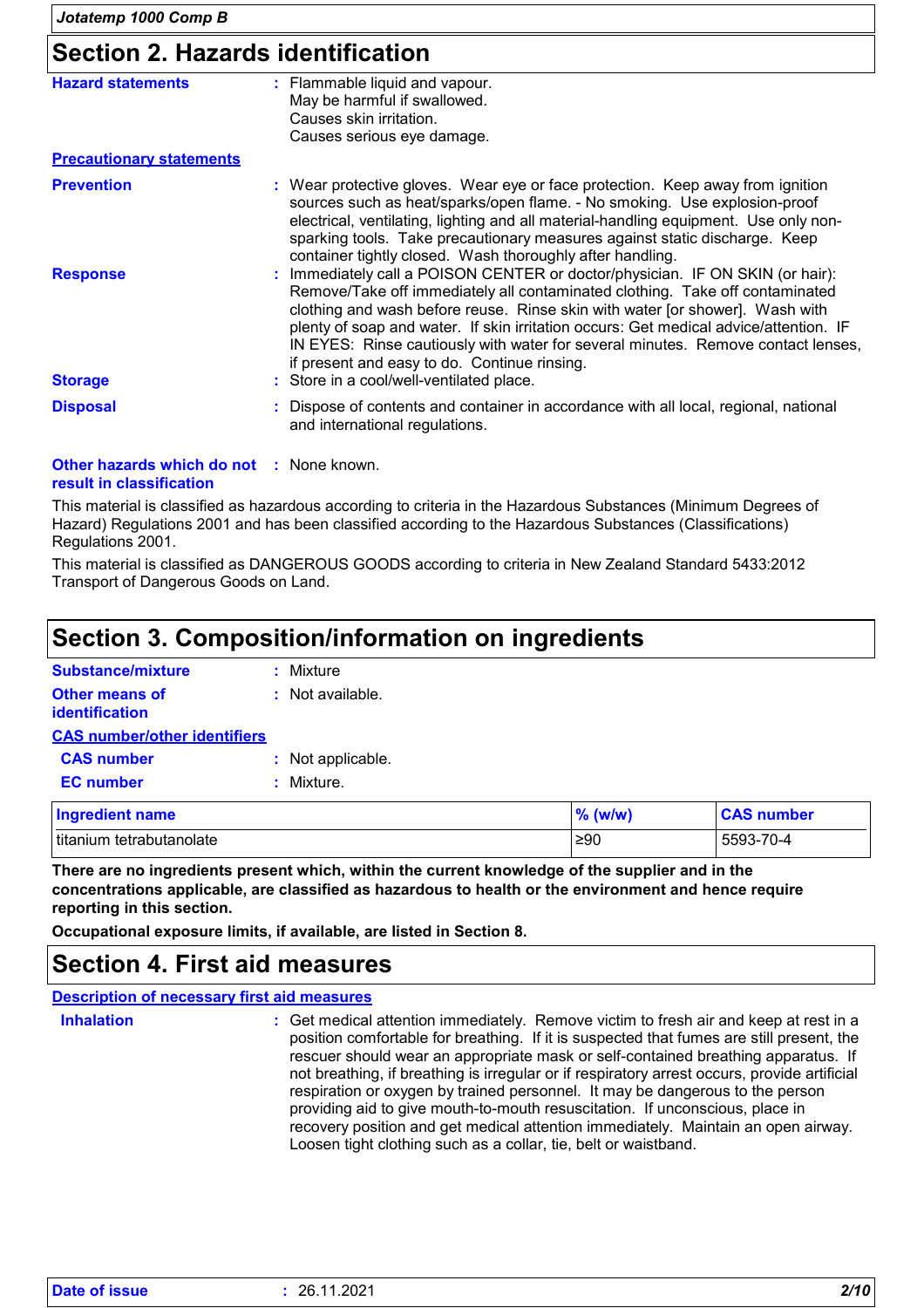## **Section 4. First aid measures**

| <b>Ingestion</b>                                   | : Get medical attention immediately. Wash out mouth with water. Remove dentures<br>if any. Remove victim to fresh air and keep at rest in a position comfortable for<br>breathing. If material has been swallowed and the exposed person is conscious,<br>give small quantities of water to drink. Stop if the exposed person feels sick as<br>vomiting may be dangerous. Do not induce vomiting unless directed to do so by<br>medical personnel. If vomiting occurs, the head should be kept low so that vomit<br>does not enter the lungs. Chemical burns must be treated promptly by a physician.<br>Never give anything by mouth to an unconscious person. If unconscious, place in<br>recovery position and get medical attention immediately. Maintain an open airway.<br>Loosen tight clothing such as a collar, tie, belt or waistband. |
|----------------------------------------------------|--------------------------------------------------------------------------------------------------------------------------------------------------------------------------------------------------------------------------------------------------------------------------------------------------------------------------------------------------------------------------------------------------------------------------------------------------------------------------------------------------------------------------------------------------------------------------------------------------------------------------------------------------------------------------------------------------------------------------------------------------------------------------------------------------------------------------------------------------|
| <b>Skin contact</b>                                | : Get medical attention immediately. Flush contaminated skin with plenty of water.<br>Remove contaminated clothing and shoes. Wash contaminated clothing thoroughly<br>with water before removing it, or wear gloves. Continue to rinse for at least 10<br>minutes. Chemical burns must be treated promptly by a physician. Wash clothing<br>before reuse. Clean shoes thoroughly before reuse.                                                                                                                                                                                                                                                                                                                                                                                                                                                  |
| <b>Eye contact</b>                                 | : Get medical attention immediately. Immediately flush eyes with plenty of water,<br>occasionally lifting the upper and lower eyelids. Check for and remove any contact<br>lenses. Continue to rinse for at least 10 minutes. Chemical burns must be treated<br>promptly by a physician.                                                                                                                                                                                                                                                                                                                                                                                                                                                                                                                                                         |
| Most important symptoms/effects, acute and delayed |                                                                                                                                                                                                                                                                                                                                                                                                                                                                                                                                                                                                                                                                                                                                                                                                                                                  |
| <b>Potential acute health effects</b>              |                                                                                                                                                                                                                                                                                                                                                                                                                                                                                                                                                                                                                                                                                                                                                                                                                                                  |
| <b>Inhalation</b>                                  | : No known significant effects or critical hazards.                                                                                                                                                                                                                                                                                                                                                                                                                                                                                                                                                                                                                                                                                                                                                                                              |
| <b>Ingestion</b>                                   | : May be harmful if swallowed.                                                                                                                                                                                                                                                                                                                                                                                                                                                                                                                                                                                                                                                                                                                                                                                                                   |
| <b>Skin contact</b>                                | : Causes skin irritation.                                                                                                                                                                                                                                                                                                                                                                                                                                                                                                                                                                                                                                                                                                                                                                                                                        |
| <b>Eye contact</b>                                 | : Causes serious eye damage.                                                                                                                                                                                                                                                                                                                                                                                                                                                                                                                                                                                                                                                                                                                                                                                                                     |
| <b>Over-exposure signs/symptoms</b>                |                                                                                                                                                                                                                                                                                                                                                                                                                                                                                                                                                                                                                                                                                                                                                                                                                                                  |
| <b>Inhalation</b>                                  | : No specific data.                                                                                                                                                                                                                                                                                                                                                                                                                                                                                                                                                                                                                                                                                                                                                                                                                              |
| <b>Ingestion</b>                                   | : Adverse symptoms may include the following:<br>stomach pains                                                                                                                                                                                                                                                                                                                                                                                                                                                                                                                                                                                                                                                                                                                                                                                   |
| <b>Skin</b>                                        | : Adverse symptoms may include the following:<br>pain or irritation<br>redness<br>blistering may occur                                                                                                                                                                                                                                                                                                                                                                                                                                                                                                                                                                                                                                                                                                                                           |
| <b>Eyes</b>                                        | : Adverse symptoms may include the following:<br>pain<br>watering<br>redness                                                                                                                                                                                                                                                                                                                                                                                                                                                                                                                                                                                                                                                                                                                                                                     |
|                                                    | Indication of immediate medical attention and special treatment needed, if necessary                                                                                                                                                                                                                                                                                                                                                                                                                                                                                                                                                                                                                                                                                                                                                             |
| <b>Specific treatments</b>                         | : Not available.                                                                                                                                                                                                                                                                                                                                                                                                                                                                                                                                                                                                                                                                                                                                                                                                                                 |
| <b>Notes to physician</b>                          | : No specific treatment. Treat symptomatically. Contact poison treatment specialist<br>immediately if large quantities have been ingested or inhaled.                                                                                                                                                                                                                                                                                                                                                                                                                                                                                                                                                                                                                                                                                            |
| <b>Protection of first-aiders</b>                  | : No action shall be taken involving any personal risk or without suitable training. If it<br>is suspected that fumes are still present, the rescuer should wear an appropriate<br>mask or self-contained breathing apparatus. It may be dangerous to the person<br>providing aid to give mouth-to-mouth resuscitation. Wash contaminated clothing<br>thoroughly with water before removing it, or wear gloves.                                                                                                                                                                                                                                                                                                                                                                                                                                  |

**See toxicological information (Section 11)**

## **Section 5. Firefighting measures**

| <b>Extinguishing media</b>                           |                                                                                                                                                                                                                        |  |
|------------------------------------------------------|------------------------------------------------------------------------------------------------------------------------------------------------------------------------------------------------------------------------|--|
| <b>Suitable</b>                                      | : Use dry chemical, $CO2$ , water spray (fog) or foam.                                                                                                                                                                 |  |
| <b>Not suitable</b>                                  | : Do not use water jet.                                                                                                                                                                                                |  |
| <b>Specific hazards arising</b><br>from the chemical | : Flammable liquid and vapour. In a fire or if heated, a pressure increase will occur<br>and the container may burst, with the risk of a subsequent explosion. Runoff to<br>sewer may create fire or explosion hazard. |  |
| <b>Hazardous thermal</b><br>decomposition products   | : Decomposition products may include the following materials:<br>carbon dioxide<br>carbon monoxide<br>metal oxide/oxides                                                                                               |  |
| <b>Hazchem code</b>                                  | : 3[Y]                                                                                                                                                                                                                 |  |
| <b>Date of issue</b>                                 | 3/10<br>26.11.2021                                                                                                                                                                                                     |  |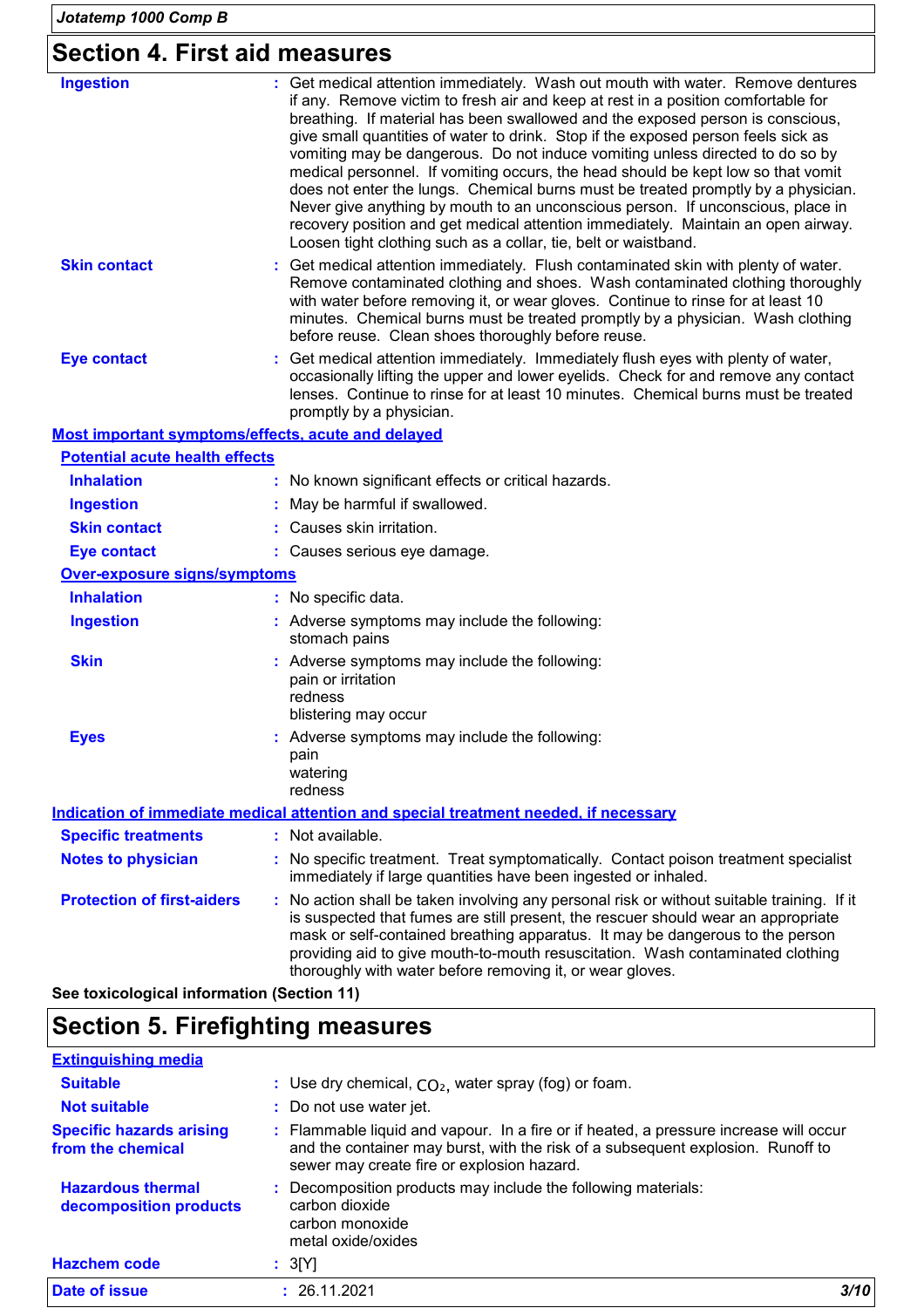### **Section 5. Firefighting measures**

| <b>Special precautions for fire-</b><br>fighters         | : Promptly isolate the scene by removing all persons from the vicinity of the incident if<br>there is a fire. No action shall be taken involving any personal risk or without<br>suitable training. Move containers from fire area if this can be done without risk.<br>Use water spray to keep fire-exposed containers cool. |
|----------------------------------------------------------|-------------------------------------------------------------------------------------------------------------------------------------------------------------------------------------------------------------------------------------------------------------------------------------------------------------------------------|
| <b>Special protective</b><br>equipment for fire-fighters | : Fire-fighters should wear appropriate protective equipment and self-contained<br>breathing apparatus (SCBA) with a full face-piece operated in positive pressure<br>mode.                                                                                                                                                   |

## **Section 6. Accidental release measures**

| <b>Personal precautions,</b><br>protective equipment and<br>emergency procedures | : No action shall be taken involving any personal risk or without suitable training.<br>Evacuate surrounding areas. Keep unnecessary and unprotected personnel from<br>entering. Do not touch or walk through spilt material. Shut off all ignition sources.<br>No flares, smoking or flames in hazard area. Do not breathe vapour or mist.<br>Provide adequate ventilation. Wear appropriate respirator when ventilation is<br>inadequate. Put on appropriate personal protective equipment (see Section 8).                                                                                                                                                                                                                                                             |
|----------------------------------------------------------------------------------|---------------------------------------------------------------------------------------------------------------------------------------------------------------------------------------------------------------------------------------------------------------------------------------------------------------------------------------------------------------------------------------------------------------------------------------------------------------------------------------------------------------------------------------------------------------------------------------------------------------------------------------------------------------------------------------------------------------------------------------------------------------------------|
| <b>Environmental precautions</b>                                                 | : Avoid dispersal of spilt material and runoff and contact with soil, waterways, drains<br>and sewers. Inform the relevant authorities if the product has caused environmental<br>pollution (sewers, waterways, soil or air).                                                                                                                                                                                                                                                                                                                                                                                                                                                                                                                                             |
| <b>Methods and material for containment and cleaning up</b>                      |                                                                                                                                                                                                                                                                                                                                                                                                                                                                                                                                                                                                                                                                                                                                                                           |
| <b>Small spill</b>                                                               | : Stop leak if without risk. Move containers from spill area. Dilute with water and mop<br>up if water-soluble. Alternatively, or if water-insoluble, absorb with an inert dry<br>material and place in an appropriate waste disposal container. Use spark-proof<br>tools and explosion-proof equipment. Dispose of via a licensed waste disposal<br>contractor.                                                                                                                                                                                                                                                                                                                                                                                                          |
| <b>Large spill</b>                                                               | : Stop leak if without risk. Move containers from spill area. Approach the release<br>from upwind. Prevent entry into sewers, water courses, basements or confined<br>areas. Wash spillages into an effluent treatment plant or proceed as follows.<br>Contain and collect spillage with non-combustible, absorbent material e.g. sand,<br>earth, vermiculite or diatomaceous earth and place in container for disposal<br>according to local regulations (see Section 13). Use spark-proof tools and<br>explosion-proof equipment. Dispose of via a licensed waste disposal contractor.<br>Contaminated absorbent material may pose the same hazard as the spilt product.<br>Note: see Section 1 for emergency contact information and Section 13 for waste<br>disposal. |

## **Section 7. Handling and storage**

| <b>Precautions for safe</b><br>handling                                   | : Put on appropriate personal protective equipment (see Section 8). Eating, drinking<br>and smoking should be prohibited in areas where this material is handled, stored<br>and processed. Workers should wash hands and face before eating, drinking and<br>smoking. Remove contaminated clothing and protective equipment before entering<br>eating areas. Do not get in eyes or on skin or clothing. Do not breathe vapour or<br>mist. Do not ingest. Use only with adequate ventilation. Wear appropriate<br>respirator when ventilation is inadequate. Do not enter storage areas and confined<br>spaces unless adequately ventilated. Keep in the original container or an approved<br>alternative made from a compatible material, kept tightly closed when not in use.<br>Store and use away from heat, sparks, open flame or any other ignition source. Use<br>explosion-proof electrical (ventilating, lighting and material handling) equipment.<br>Use only non-sparking tools. Take precautionary measures against electrostatic<br>discharges. To avoid fire or explosion, dissipate static electricity during transfer by<br>earthing and bonding containers and equipment before transferring material. Empty<br>containers retain product residue and can be hazardous. Do not reuse container. |
|---------------------------------------------------------------------------|------------------------------------------------------------------------------------------------------------------------------------------------------------------------------------------------------------------------------------------------------------------------------------------------------------------------------------------------------------------------------------------------------------------------------------------------------------------------------------------------------------------------------------------------------------------------------------------------------------------------------------------------------------------------------------------------------------------------------------------------------------------------------------------------------------------------------------------------------------------------------------------------------------------------------------------------------------------------------------------------------------------------------------------------------------------------------------------------------------------------------------------------------------------------------------------------------------------------------------------------------------------------------------------------------------------|
| <b>Conditions for safe storage,</b><br>including any<br>incompatibilities | : Store in accordance with local regulations. Store in a segregated and approved<br>area. Store in original container protected from direct sunlight in a dry, cool and well-<br>ventilated area, away from incompatible materials (see Section 10) and food and<br>drink. Eliminate all ignition sources. Separate from oxidising materials. Keep<br>container tightly closed and sealed until ready for use. Containers that have been<br>opened must be carefully resealed and kept upright to prevent leakage. Do not<br>store in unlabelled containers. Use appropriate containment to avoid environmental<br>contamination. See Section 10 for incompatible materials before handling or use.                                                                                                                                                                                                                                                                                                                                                                                                                                                                                                                                                                                                              |

The information in this section contains generic advice and guidance. The list of Identified Uses in Section 1 should be consulted for any available use-specific information provided in the Exposure Scenario(s).

See Technical Data Sheet / packaging for further information.

| <b>Date of issue</b> | 11.2021<br>ንፍ<br>20. I | 140<br>77 I V |
|----------------------|------------------------|---------------|
|                      |                        |               |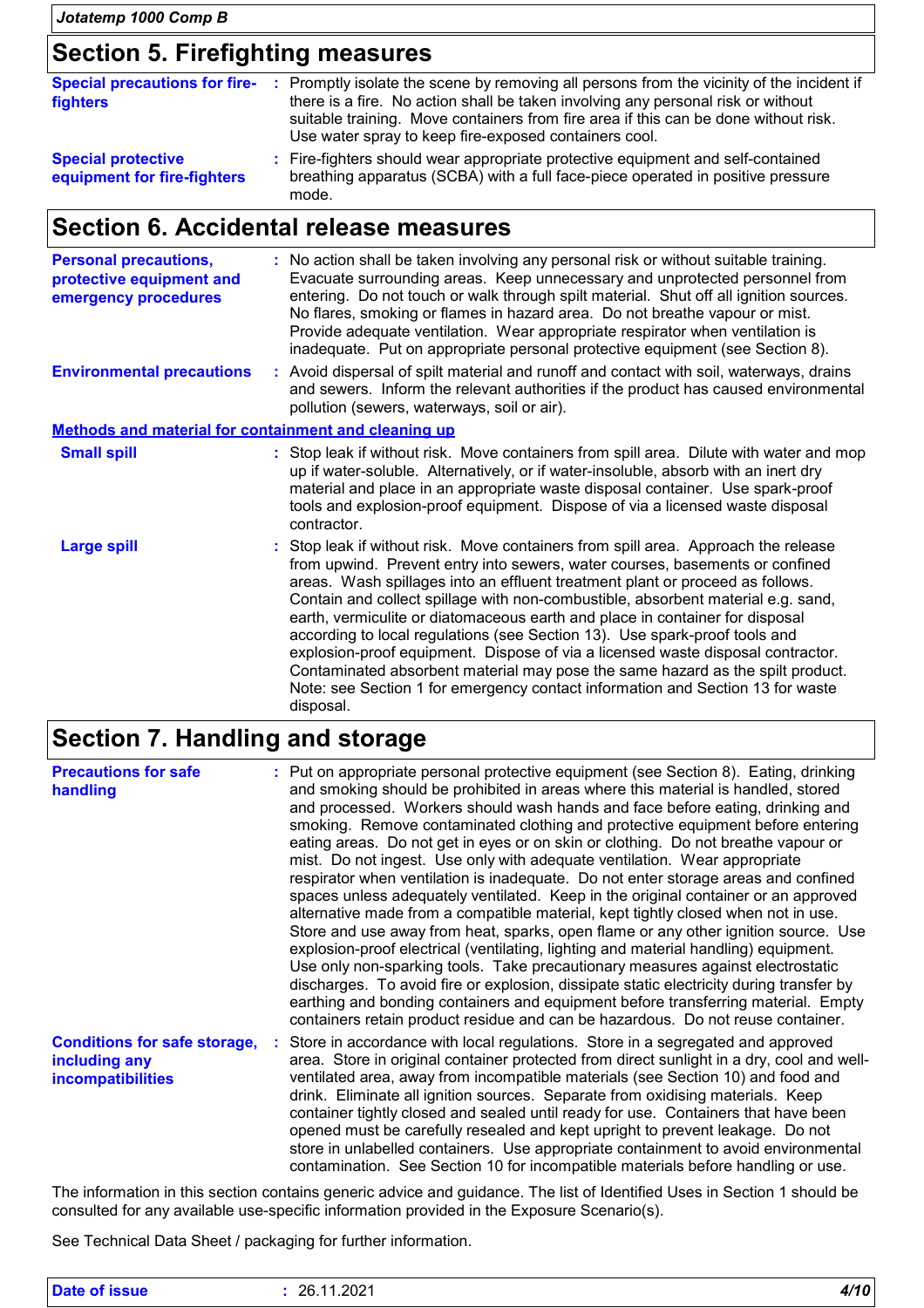# **Section 8. Exposure controls/personal protection**

| <b>Control parameters</b>                         |                                                                                                                                                                                                                                                                                                                                                                                                                                                                                                                                                                                                                                                                                                                                                                                                                                                                                                                                              |
|---------------------------------------------------|----------------------------------------------------------------------------------------------------------------------------------------------------------------------------------------------------------------------------------------------------------------------------------------------------------------------------------------------------------------------------------------------------------------------------------------------------------------------------------------------------------------------------------------------------------------------------------------------------------------------------------------------------------------------------------------------------------------------------------------------------------------------------------------------------------------------------------------------------------------------------------------------------------------------------------------------|
| <b>Occupational exposure limits</b>               |                                                                                                                                                                                                                                                                                                                                                                                                                                                                                                                                                                                                                                                                                                                                                                                                                                                                                                                                              |
| None.                                             |                                                                                                                                                                                                                                                                                                                                                                                                                                                                                                                                                                                                                                                                                                                                                                                                                                                                                                                                              |
| <b>Appropriate engineering</b><br><b>controls</b> | : Use only with adequate ventilation. Use process enclosures, local exhaust<br>ventilation or other engineering controls to keep worker exposure to airborne<br>contaminants below any recommended or statutory limits. The engineering controls<br>also need to keep gas, vapour or dust concentrations below any lower explosive<br>limits. Use explosion-proof ventilation equipment.                                                                                                                                                                                                                                                                                                                                                                                                                                                                                                                                                     |
| <b>Environmental exposure</b><br><b>controls</b>  | Emissions from ventilation or work process equipment should be checked to ensure<br>÷.<br>they comply with the requirements of environmental protection legislation. In some<br>cases, fume scrubbers, filters or engineering modifications to the process<br>equipment will be necessary to reduce emissions to acceptable levels.                                                                                                                                                                                                                                                                                                                                                                                                                                                                                                                                                                                                          |
| <b>Individual protection measures</b>             |                                                                                                                                                                                                                                                                                                                                                                                                                                                                                                                                                                                                                                                                                                                                                                                                                                                                                                                                              |
| <b>Hygiene measures</b>                           | : Wash hands, forearms and face thoroughly after handling chemical products, before<br>eating, smoking and using the lavatory and at the end of the working period.<br>Appropriate techniques should be used to remove potentially contaminated clothing.<br>Wash contaminated clothing before reusing. Ensure that eyewash stations and<br>safety showers are close to the workstation location.                                                                                                                                                                                                                                                                                                                                                                                                                                                                                                                                            |
| <b>Respiratory protection</b>                     | : Use a properly fitted, air-purifying or air-fed respirator complying with an approved<br>standard if a risk assessment indicates this is necessary. Respirator selection must<br>be based on known or anticipated exposure levels, the hazards of the product and<br>the safe working limits of the selected respirator.                                                                                                                                                                                                                                                                                                                                                                                                                                                                                                                                                                                                                   |
| <b>Hand protection</b>                            | : Chemical-resistant, impervious gloves complying with an approved standard should<br>be worn at all times when handling chemical products if a risk assessment indicates<br>this is necessary. Considering the parameters specified by the glove manufacturer,<br>check during use that the gloves are still retaining their protective properties. It<br>should be noted that the time to breakthrough for any glove material may be<br>different for different glove manufacturers. In the case of mixtures, consisting of<br>several substances, the protection time of the gloves cannot be accurately<br>estimated.                                                                                                                                                                                                                                                                                                                    |
|                                                   | There is no one glove material or combination of materials that will give unlimited<br>resistance to any individual or combination of chemicals.<br>The breakthrough time must be greater than the end use time of the product.<br>The instructions and information provided by the glove manufacturer on use,<br>storage, maintenance and replacement must be followed.<br>Gloves should be replaced regularly and if there is any sign of damage to the glove<br>material.<br>Always ensure that gloves are free from defects and that they are stored and used<br>correctly.<br>The performance or effectiveness of the glove may be reduced by physical/chemical<br>damage and poor maintenance.<br>Barrier creams may help to protect the exposed areas of the skin but should not be<br>applied once exposure has occurred.<br>Wear suitable gloves tested to EN374.<br>Recommended, gloves(breakthrough time) > 8 hours: butyl rubber |
| <b>Eye protection</b>                             | : Safety eyewear complying to EN 166 should be used when a risk assessment<br>indicates this is necessary to avoid exposure to liquid splashes, mists, gases or<br>dusts. If contact is possible, the following protection should be worn, unless the<br>assessment indicates a higher degree of protection: chemical splash goggles and/<br>or face shield. If inhalation hazards exist, a full-face respirator may be required<br>instead.                                                                                                                                                                                                                                                                                                                                                                                                                                                                                                 |
| <b>Skin protection</b>                            | : Personal protective equipment for the body should be selected based on the task<br>being performed and the risks involved and should be approved by a specialist<br>before handling this product. When there is a risk of ignition from static electricity,<br>wear anti-static protective clothing. For the greatest protection from static<br>discharges, clothing should include anti-static overalls, boots and gloves.                                                                                                                                                                                                                                                                                                                                                                                                                                                                                                                |
| <b>Respiratory protection</b>                     | : If workers are exposed to concentrations above the exposure limit, they must use a<br>respirator according to EN 140. Use respiratory mask with charcoal and dust filter<br>when spraying this product, according to EN 14387(as filter combination A2-P2). In<br>confined spaces, use compressed-air or fresh-air respiratory equipment. When use<br>of roller or brush, consider use of charcoalfilter.                                                                                                                                                                                                                                                                                                                                                                                                                                                                                                                                  |
| <b>Date of issue</b>                              | 26.11.2021<br>5/10                                                                                                                                                                                                                                                                                                                                                                                                                                                                                                                                                                                                                                                                                                                                                                                                                                                                                                                           |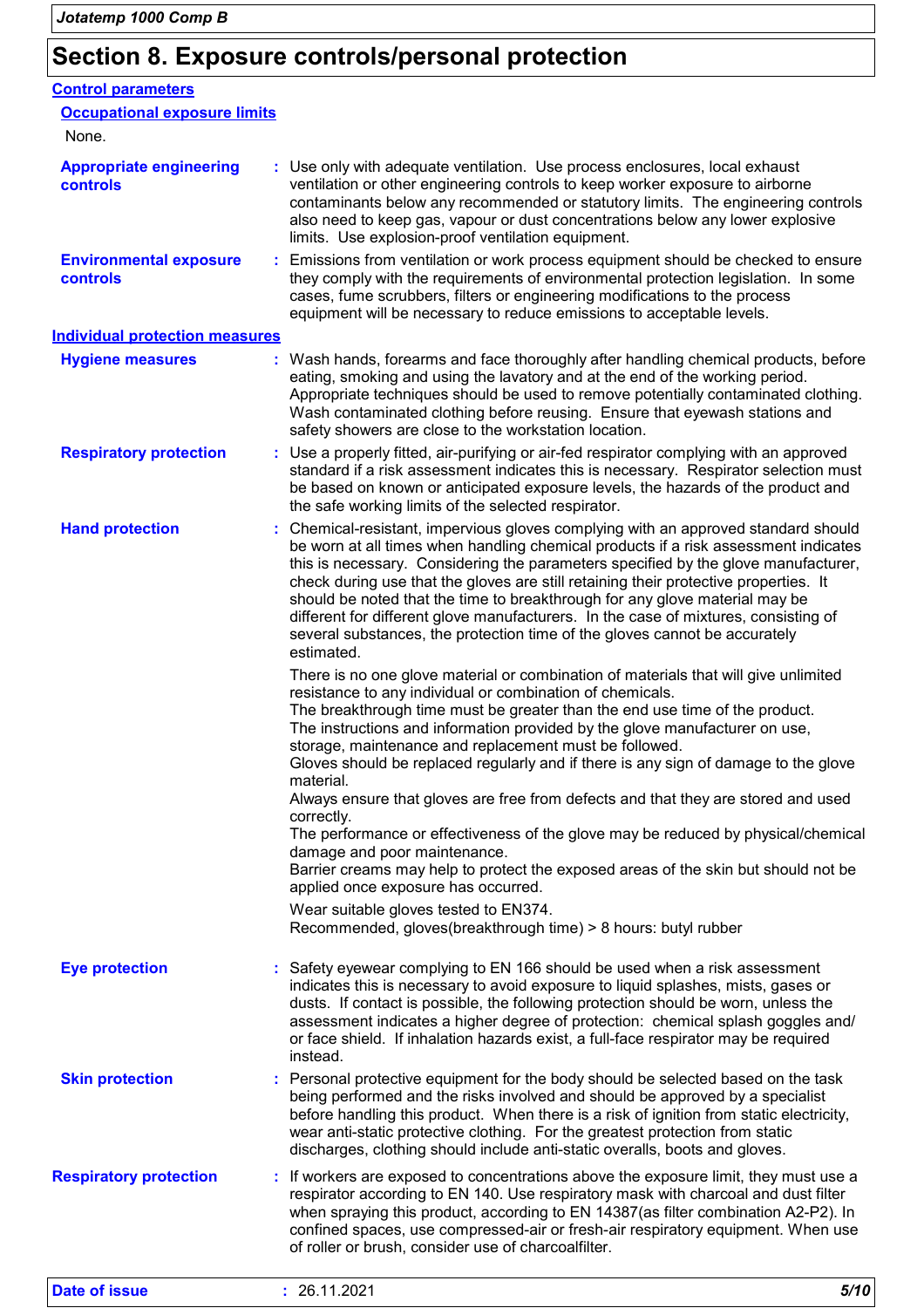## **Section 9. Physical and chemical properties**

| <b>Appearance</b>                                               |                                                                   |
|-----------------------------------------------------------------|-------------------------------------------------------------------|
| <b>Physical state</b>                                           | : Liquid.                                                         |
| <b>Colour</b>                                                   | Colourless.                                                       |
| <b>Odour</b>                                                    | Characteristic.                                                   |
| <b>Odour threshold</b>                                          | : Not available.                                                  |
| рH                                                              | Not applicable.                                                   |
| <b>Melting point</b>                                            | : Not available.                                                  |
| <b>Boiling point</b>                                            | Lowest known value: 220°C (428°F) (titanium tetraisopropanolate). |
| <b>Flash point</b>                                              | : Closed cup: $40^{\circ}$ C (104 $^{\circ}$ F)                   |
| <b>Burning rate</b>                                             | : Not applicable.                                                 |
| <b>Burning time</b>                                             | : Not applicable.                                                 |
| <b>Evaporation rate</b>                                         | : Not available.                                                  |
| <b>Flammability (solid, gas)</b>                                | : Not available.                                                  |
| <b>Upper/lower flammability or</b><br>explosive limits          | ÷                                                                 |
| <b>Vapour pressure</b>                                          | : Not available.                                                  |
| <b>Vapour density</b>                                           | : Not available.                                                  |
| <b>Relative density</b>                                         | : Not available.                                                  |
| <b>Density</b>                                                  | 0.996 g/cm <sup>3</sup> @ 20 °C<br>$\ddot{\cdot}$                 |
| <b>Solubility</b>                                               | Insoluble in the following materials: cold water and hot water.   |
| <b>Solubility in water</b>                                      | Not available.<br>÷.                                              |
| <b>Partition coefficient: n-</b><br>octanol/water               | : Not available.                                                  |
| <b>Auto-ignition temperature</b>                                | : Not available.                                                  |
| <b>Decomposition temperature</b>                                | Not available.                                                    |
| <b>SADT</b>                                                     | : Not available.                                                  |
| <b>Viscosity</b>                                                | Kinematic (40°C): >0.205 cm <sup>2</sup> /s (>20.5 cSt)           |
| <b>Aerosol product</b>                                          |                                                                   |
| <b>Type of aerosol</b>                                          | : Not applicable.                                                 |
| <b>Heat of combustion</b>                                       | Not available.                                                    |
| <b>Ignition distance</b>                                        | Not applicable.                                                   |
| <b>Enclosed space ignition -</b><br><b>Time equivalent</b>      | Not applicable.                                                   |
| <b>Enclosed space ignition -</b><br><b>Deflagration density</b> | : Not applicable.                                                 |
| <b>Flame height</b>                                             | Not applicable.                                                   |
| <b>Flame duration</b>                                           | Not applicable.                                                   |

## **Section 10. Stability and reactivity**

| <b>Chemical stability</b>                    | : The product is stable.                                                                                                                                                     |
|----------------------------------------------|------------------------------------------------------------------------------------------------------------------------------------------------------------------------------|
| <b>Possibility of hazardous</b><br>reactions | : Under normal conditions of storage and use, hazardous reactions will not occur.                                                                                            |
| <b>Conditions to avoid</b>                   | : Avoid all possible sources of ignition (spark or flame). Do not pressurise, cut, weld,<br>braze, solder, drill, grind or expose containers to heat or sources of ignition. |
| <b>Incompatible materials</b>                | : Keep away from the following materials to prevent strong exothermic reactions:<br>oxidising agents, strong alkalis, strong acids.                                          |
| <b>Hazardous decomposition</b><br>products   | Under normal conditions of storage and use, hazardous decomposition products<br>÷.<br>should not be produced.                                                                |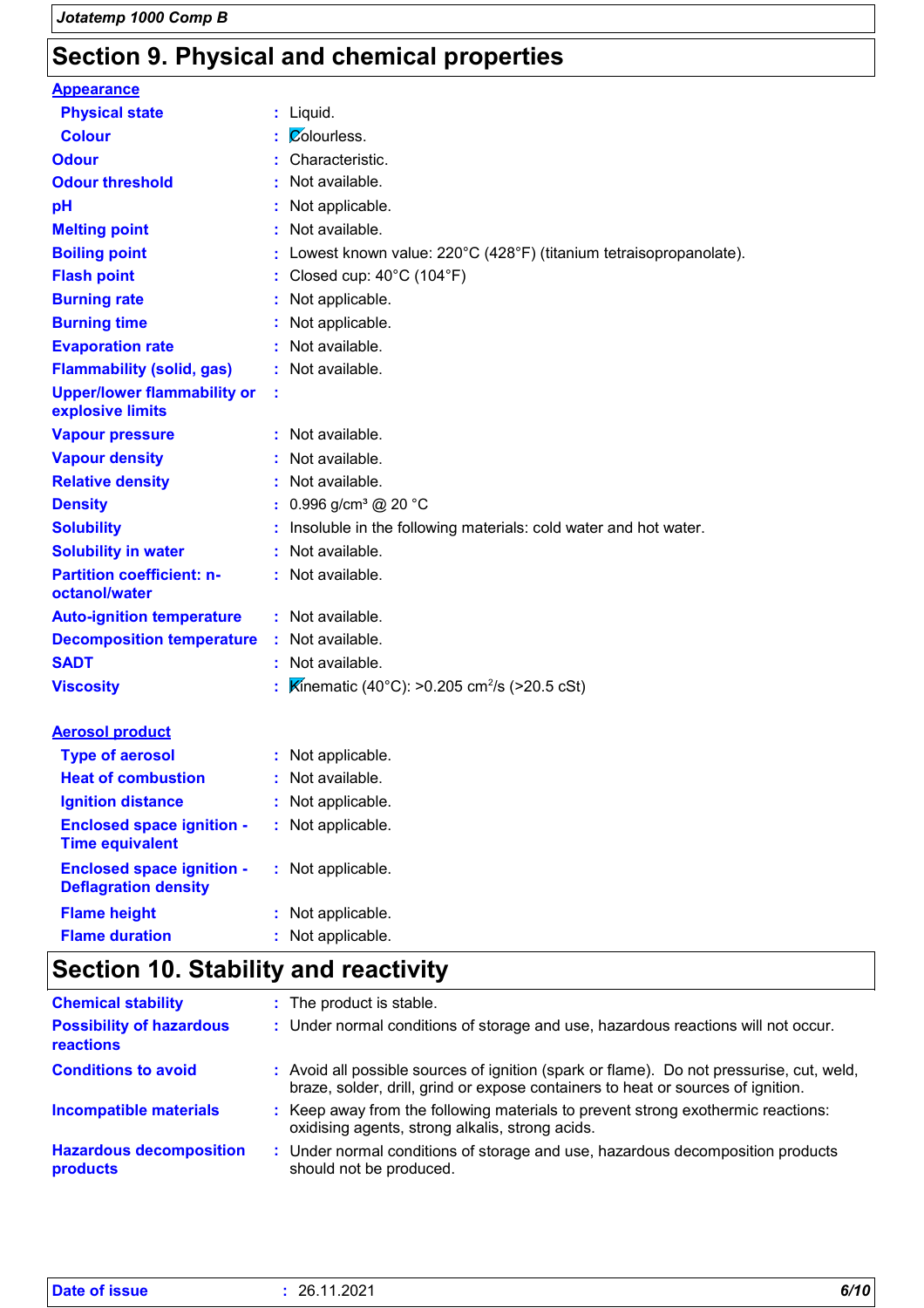## **Section 11. Toxicological information**

Risk of serious damage to eyes.

| Information on likely routes of exposure |
|------------------------------------------|
|------------------------------------------|

| <b>Inhalation</b>   | : No known significant effects or critical hazards.                                                    |
|---------------------|--------------------------------------------------------------------------------------------------------|
| <b>Ingestion</b>    | : May be harmful if swallowed.                                                                         |
| <b>Skin contact</b> | : Causes skin irritation.                                                                              |
| <b>Eye contact</b>  | : Causes serious eye damage.                                                                           |
|                     | <u>Symptoms related to the physical, chemical and toxicological characteristics</u>                    |
| <b>Inhalation</b>   | : No specific data.                                                                                    |
| <b>Ingestion</b>    | : Adverse symptoms may include the following:<br>stomach pains                                         |
| <b>Skin contact</b> | : Adverse symptoms may include the following:<br>pain or irritation<br>redness<br>blistering may occur |
| <b>Eye contact</b>  | : Adverse symptoms may include the following:<br>pain<br>watering<br>redness                           |

#### **Delayed and immediate effects as well as chronic effects from short and long-term exposure**

| <b>Acute toxicity</b>          |               |                |             |                 |
|--------------------------------|---------------|----------------|-------------|-----------------|
| <b>Product/ingredient name</b> | <b>Besult</b> | <b>Species</b> | <b>Dose</b> | <b>Exposure</b> |
| titanium tetrabutanolate       | LD50 Oral     | Rat            | 3122 mg/kg  |                 |

#### **Irritation/Corrosion**

| <b>Product/ingredient name</b> | <b>Result</b>            | <b>Species</b>                       | <b>Score</b> | <b>Exposure</b>            | <b>Observation</b> |
|--------------------------------|--------------------------|--------------------------------------|--------------|----------------------------|--------------------|
| titanium tetrabutanolate       | Eyes - Irritant          | Mammal -<br>species<br>unspecified   |              |                            |                    |
|                                | Skin - Mild irritant     | Mammal -<br>species<br>unspecified   |              |                            |                    |
| titanium tetraisopropanolate   | Eyes - Moderate irritant | l Rabbit                             |              | 24 hours 20<br>milligrams  | $\blacksquare$     |
|                                | Skin - Mild irritant     | Rabbit                               |              | 24 hours 500<br>milligrams | $\blacksquare$     |
|                                | Eyes - Mild irritant     | l Mammal -<br>species<br>unspecified |              |                            |                    |

**Sensitisation**

Not available.

#### **Potential chronic health effects**

#### **Carcinogenicity**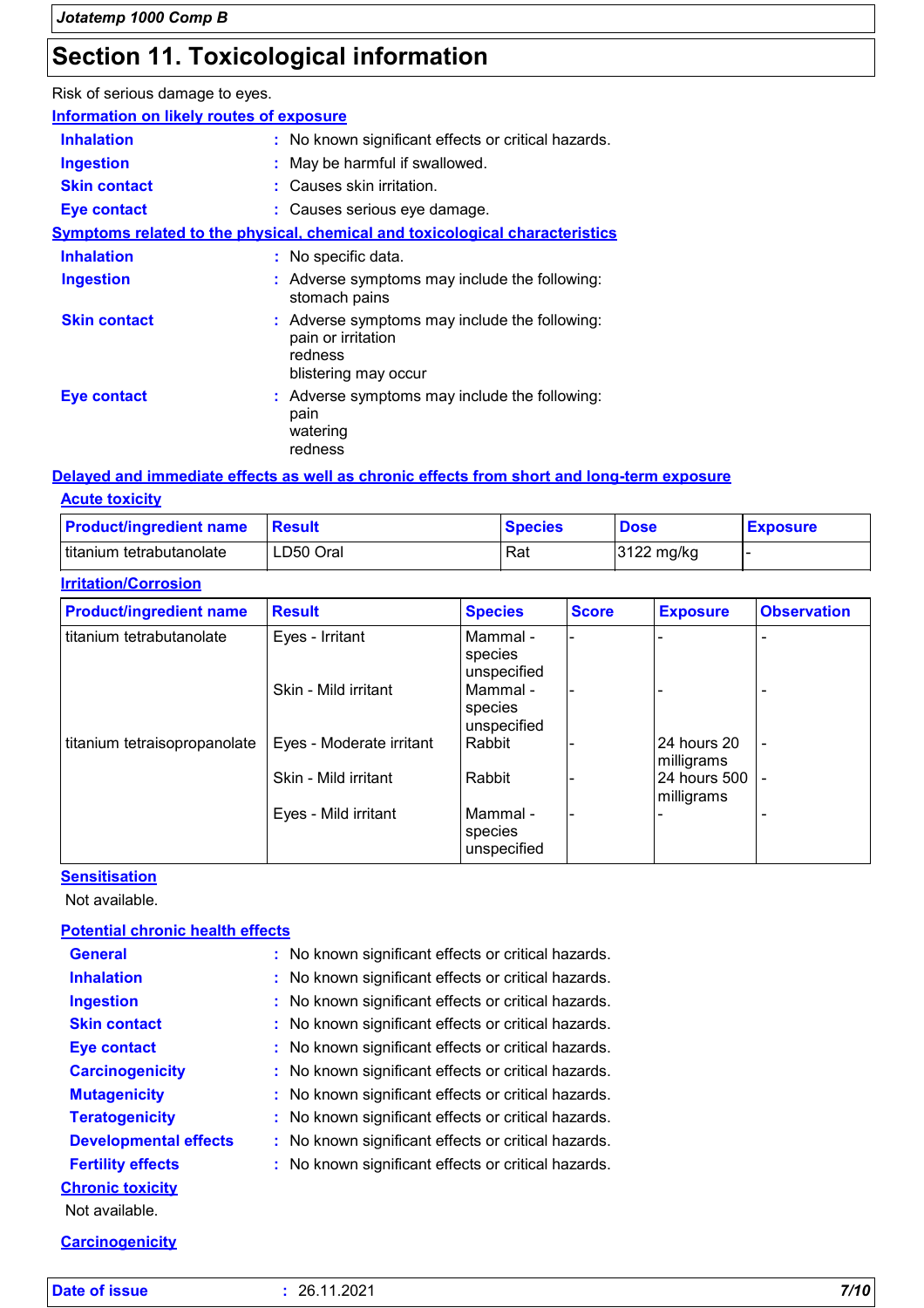### **Section 11. Toxicological information**

#### Not available.

#### **Mutagenicity**

Not available.

#### **Teratogenicity**

Not available.

#### **Reproductive toxicity**

Not available.

#### **Specific target organ toxicity**

Not available.

#### **Aspiration hazard**

Not available.

#### **Numerical measures of toxicity**

#### **Acute toxicity estimates**

| <b>Route</b> | <b>ATE value</b> |
|--------------|------------------|
| Oral         | 3215.24 mg/kg    |

## **Section 12. Ecological information**

|  | Ecotoxicity |  |
|--|-------------|--|
|  |             |  |
|  |             |  |

**Ecotoxicity :** No known significant effects or critical hazards.

#### **Aquatic and terrestrial toxicity**

Not available.

### **Persistence/degradability**

Not available.

#### **Bioaccumulative potential**

Not available.

#### **Mobility in soil**

**Soil/water partition coefficient (KOC) :** Not available.

**Other adverse effects** : No known significant effects or critical hazards.

### **Section 13. Disposal considerations**

| <b>Disposal methods</b> | : The generation of waste should be avoided or minimised wherever possible.<br>Disposal of this product, solutions and any by-products should at all times comply<br>with the requirements of environmental protection and waste disposal legislation<br>and any regional local authority requirements. Dispose of surplus and non-<br>recyclable products via a licensed waste disposal contractor. Waste should not be<br>disposed of untreated to the sewer unless fully compliant with the requirements of<br>all authorities with jurisdiction. Waste packaging should be recycled. Incineration or<br>landfill should only be considered when recycling is not feasible. This material and<br>its container must be disposed of in a safe way. Care should be taken when<br>handling emptied containers that have not been cleaned or rinsed out. Empty<br>containers or liners may retain some product residues. Vapour from product<br>residues may create a highly flammable or explosive atmosphere inside the<br>container. Do not cut, weld or grind used containers unless they have been cleaned<br>thoroughly internally. Avoid dispersal of spilt material and runoff and contact with<br>soil, waterways, drains and sewers. |
|-------------------------|-----------------------------------------------------------------------------------------------------------------------------------------------------------------------------------------------------------------------------------------------------------------------------------------------------------------------------------------------------------------------------------------------------------------------------------------------------------------------------------------------------------------------------------------------------------------------------------------------------------------------------------------------------------------------------------------------------------------------------------------------------------------------------------------------------------------------------------------------------------------------------------------------------------------------------------------------------------------------------------------------------------------------------------------------------------------------------------------------------------------------------------------------------------------------------------------------------------------------------------------------|
|                         |                                                                                                                                                                                                                                                                                                                                                                                                                                                                                                                                                                                                                                                                                                                                                                                                                                                                                                                                                                                                                                                                                                                                                                                                                                               |

Do not allow to enter drains or watercourses. Material and/or container must be disposed of as hazardous waste.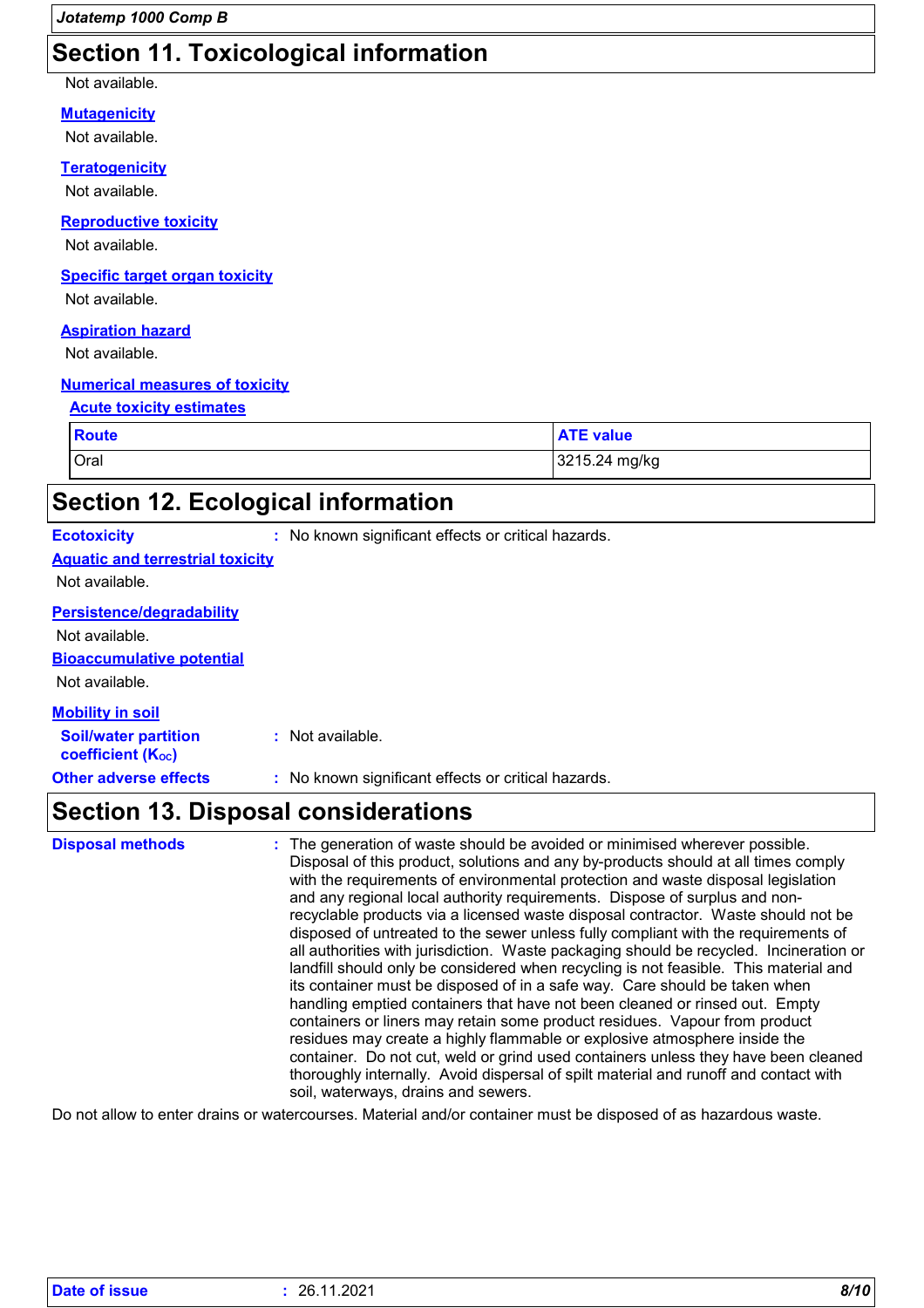## **Section 14. Transport information**

| <b>Regulatory</b><br>information   | <b>UN number</b> | <b>Proper shipping</b><br>name                                                | <b>Classes</b> | PG*            | <b>Label</b> | <b>Additional</b><br>information                               |
|------------------------------------|------------------|-------------------------------------------------------------------------------|----------------|----------------|--------------|----------------------------------------------------------------|
| <b>New Zealand</b><br><b>Class</b> | <b>UN1993</b>    | Flammable liquid, n.o.<br>s. (titanium<br>tetrabutanolate, butan-<br>$1$ -ol) | $\mathbf{3}$   | $\mathbf{III}$ |              | Hazchem code 3[Y]                                              |
| <b>ADG Class</b>                   | <b>UN1993</b>    | Flammable liquid, n.o.<br>s. (titanium<br>tetrabutanolate, butan-<br>$1$ -ol) | 3              | $\mathbf{III}$ |              | Hazchem code 3[Y]                                              |
| <b>UN Class</b>                    | <b>UN1993</b>    | Flammable liquid, n.o.<br>s. (titanium<br>tetrabutanolate, butan-<br>$1$ -ol) | 3              | $\mathbf{III}$ |              |                                                                |
| <b>ADR/RID Class</b>               | <b>UN1993</b>    | Flammable liquid, n.o.<br>s. (titanium<br>tetrabutanolate, butan-<br>$1$ -ol) | 3              | $\mathbf{III}$ |              | <b>Hazard identification</b><br>number 30<br>Tunnel code (D/E) |
| <b>IATA Class</b>                  | <b>UN1993</b>    | Flammable liquid, n.o.<br>s. (titanium<br>tetrabutanolate, butan-<br>$1$ -ol) | $\mathbf{3}$   | $\mathbf{III}$ |              |                                                                |
| <b>IMDG Class</b>                  | <b>UN1993</b>    | Flammable liquid, n.o.<br>s. (titanium<br>tetrabutanolate, butan-<br>$1$ -ol) | $\mathbf{3}$   | $\mathbf{III}$ |              | <b>Emergency</b><br>schedules F-E, S-E                         |

PG\* : Packing group

**Transport within user's premises:** always transport in closed containers that are upright and secure. Ensure that persons transporting the product know what to do in the event of an accident or spillage.

Transport in accordance with ADR/RID, IMDG/IMO and ICAO/IATA and national regulation.

#### **ADR / RID : IMDG :**

## **Section 15. Regulatory information**

#### **National regulations**

|                                                             | <b>Standard for the Uniform Scheduling of Medicines and Poisons</b>                                                                                                       |                 |
|-------------------------------------------------------------|---------------------------------------------------------------------------------------------------------------------------------------------------------------------------|-----------------|
| 5                                                           |                                                                                                                                                                           |                 |
| <b>Control of Scheduled Carcinogenic Substances</b>         |                                                                                                                                                                           |                 |
| <b>Ingredient name</b><br>No listed substance               |                                                                                                                                                                           | <b>Schedule</b> |
| <b>New Zealand Inventory of</b><br><b>Chemicals (NZIoC)</b> | : All ingredients are listed on (AICS/NZOIC) or exempt                                                                                                                    |                 |
| Australia inventory (AICS)                                  | : All ingredients are listed on (AICS/NZOIC) or exempt                                                                                                                    |                 |
| <b>HSNO Classification</b>                                  | : 3.1 - FLAMMABLE LIQUIDS - Category C<br>6.1 - ACUTE TOXICITY (oral) - Category E<br>6.3 - SKIN IRRITATION - Category A<br>8.3 - CORROSIVE TO OCULAR TISSUE - Category A |                 |
| <b>HSNO Group Standard</b>                                  | : Not available.                                                                                                                                                          |                 |
| <b>HSNO Approval Number</b>                                 | : Not applicable                                                                                                                                                          |                 |
| <b>Approved Handlers</b><br><b>Certificate</b>              | : Approved Handlers certificate is exempt.                                                                                                                                |                 |
| <b>Toxic substances schedule</b><br>(NZ)                    | : 3.1 - FLAMMABLE LIQUIDS - Category C<br>6.1 - ACUTE TOXICITY (oral) - Category E<br>6.3 - SKIN IRRITATION - Category A<br>8.3 - CORROSIVE TO OCULAR TISSUE - Category A |                 |

| Date of issue<br>26.11.2021 | 9/10 |
|-----------------------------|------|
|-----------------------------|------|